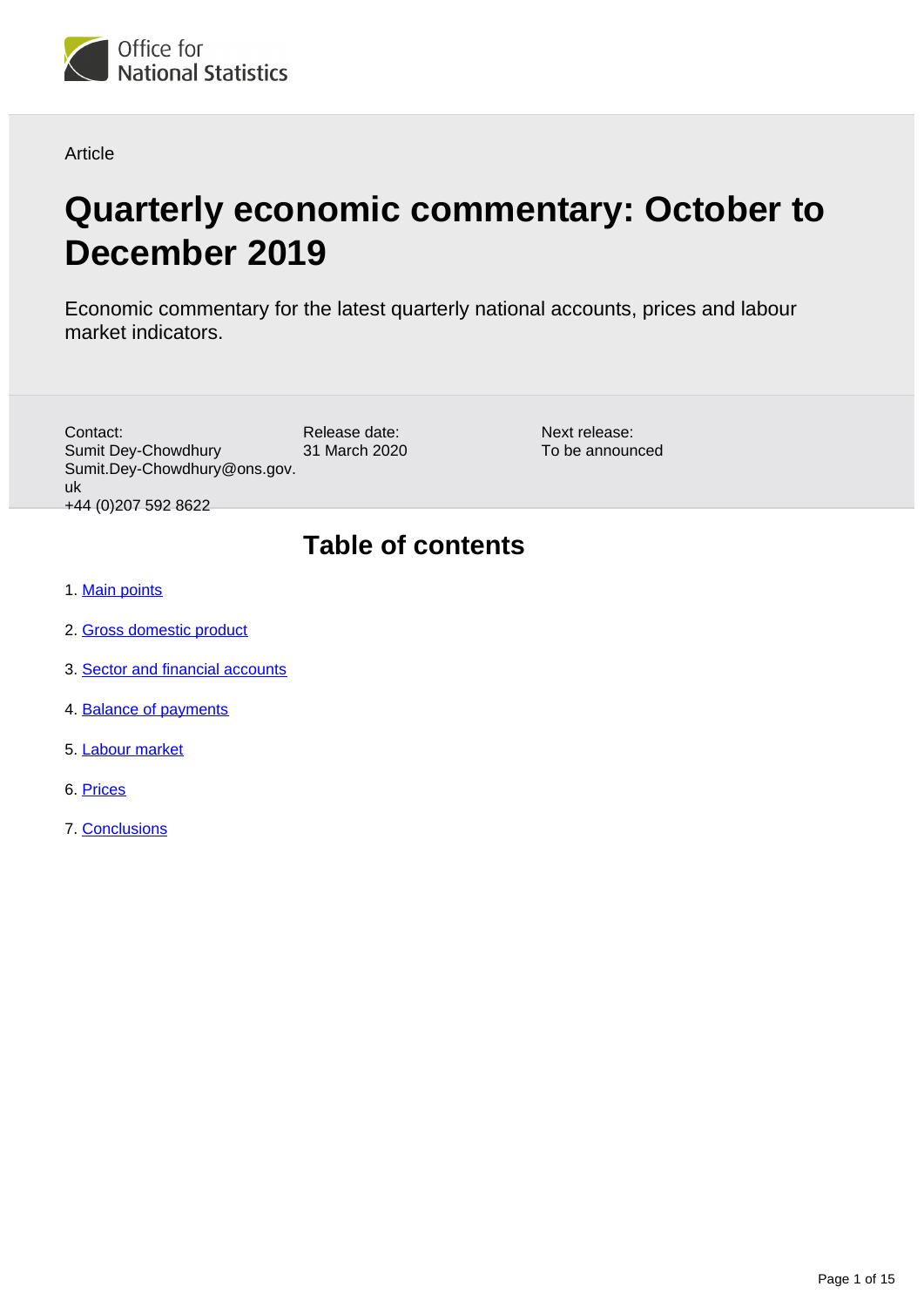## <span id="page-1-0"></span>**1 . Main points**

- Real UK gross domestic product (GDP) was flat in Quarter 4 (Oct to Dec) 2019; there was much volatility throughout the last year, in part reflecting changes in the timing of activity related to the UK's original planned exit dates from the EU, although the underlying picture is one in which there was a slowing in the UK economy.
- There was a sharp reduction in the net borrowing requirements for corporations, which were a net lender in Quarter 4 2019 of 0.3% of GDP, but much of this reflected movements in non-monetary gold between the UK and the rest of the world; the net lending of households stood at 0.4% of GDP, while the net borrowing of the government was 2.0% of GDP.
- $\bullet$  In Quarter 4 2019, the current account deficit narrowed to 1.0% of GDP the narrowest it has been since Quarter 2 (Apr to June) 2011 – reflecting an improvement in the UK's trade performance, but much of this reflected volatile movements in non-monetary gold; this was financed by the UK reducing its external assets in Quarter 4 2019, particularly in other investment.
- The employment rate increased to a joint record high of 76.5%, caused by a record quarterly increase in full-time employment; the unemployment rate stood at 3.9% in this three-month period, while regular nominal pay increased by 3.1% in the year to three months to January 2020.
- The Consumer Prices Index including owner occupiers' housing costs (CPIH) inflation rate was 1.7% in February; the rate of inflation slowed in the latter half of the last year, mainly reflecting a lower contribution from electricity, gas and other fuels in response to the lowering of the price cap for some domestic gas and electricity customers, but its contribution increased again in January 2020 as the price reductions from a year earlier unwound.

## <span id="page-1-1"></span>**2 . Gross domestic product**

UK gross domestic product (GDP) was flat in Quarter 4 (Oct to Dec) 2019. The quarterly path was particularly volatile throughout the last year, in part reflecting changes in the timing of activity related to the UK's original planned exit dates from the EU. However, looking through this volatility, the underlying picture is one in which there has been a slowing in the UK economy, which is likely to be reflecting domestic and global uncertainties (Figure 1). The 1.4% increase in UK GDP in 2019 is one of the slowest rates since the financial crisis.

More timely estimates show that the UK economy was flat in the three months to January 2020,  $1$  reflecting the recent underlying slowing in the services industry and falls in output of the production industry over this threemonth period. Services output was flat, while production output fell by 1.0%; this was partially offset by a 1.4% increase in construction output.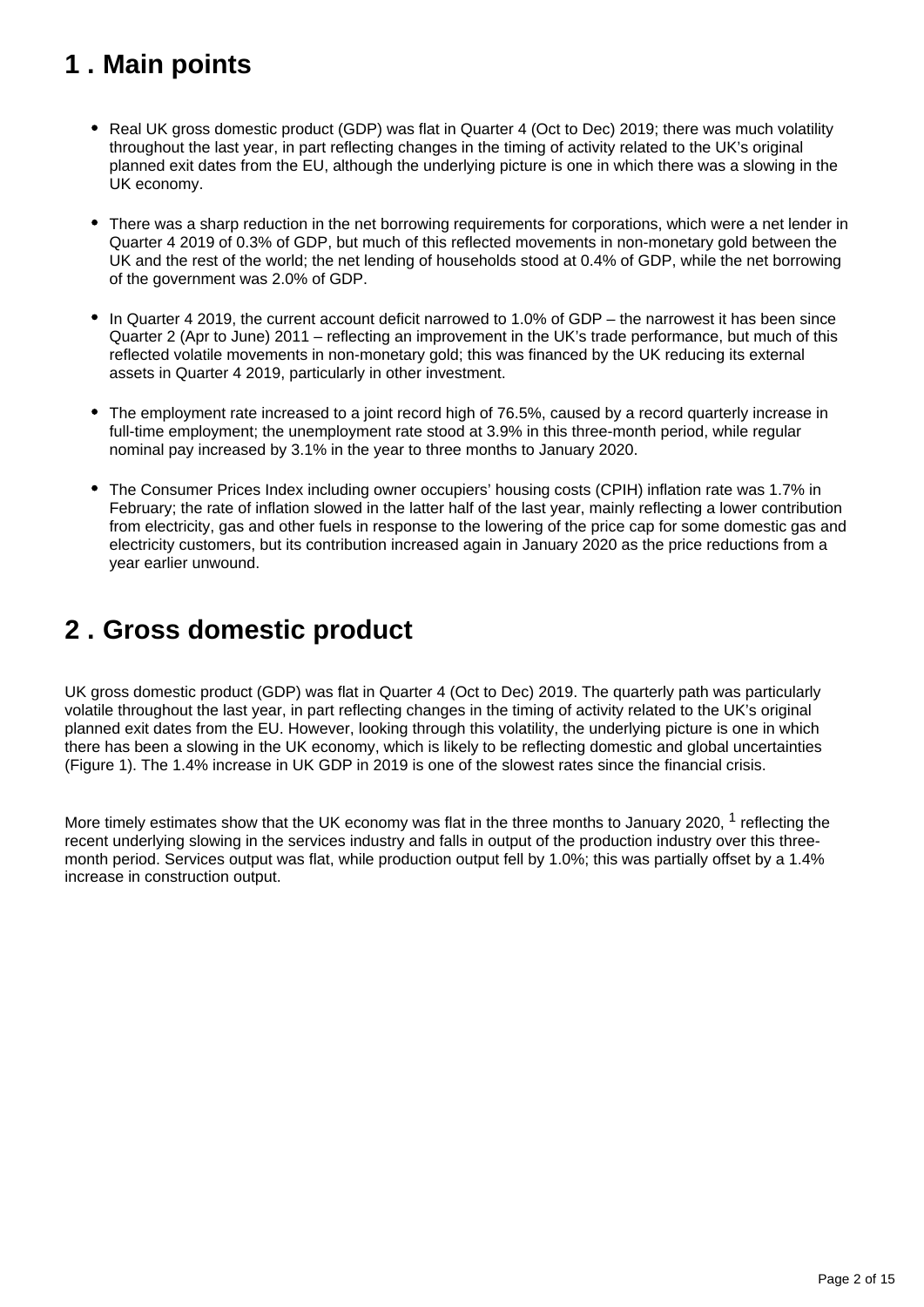### **Figure 1: Looking through the recent volatility, there was an underlying slowing in the UK economy**

### **UK, Quarter 1 (Jan to Mar) 2015 to Quarter 4 (Oct to Dec) 2019**

## Figure 1: Looking through the recent volatility, there was an underlying slowing in the UK economy

UK, Quarter 1 (Jan to Mar) 2015 to Quarter 4 (Oct to Dec) 2019



### **Source: Office for National Statistics – GDP quarterly national accounts, UK: October to December 2019**

#### **Notes:**

1. Q1 refers to Quarter 1 (Jan to Mar), Q2 refers to Quarter 2 (Apr to June), Q3 refers to Quarter 3 (July to Sept) and Q4 refers to Quarter 4 (Oct to Dec).

## **International**

The latest [World Economic Outlook](https://www.imf.org/en/Publications/WEO/Issues/2020/01/20/weo-update-january2020) cites trade policy uncertainty and geopolitical tensions as factors weighing on the global economy in the second half of last year, particularly on manufacturing output and trade. Figure 2 shows how the G7 countries performed through last year. Three countries – France, Italy and Japan – experienced a contraction in Quarter 4 2019, while GDP was flat in Germany and the UK. The most striking figure is the 1.8% fall recorded in Japan in Quarter 4 2019; this is its largest contraction in over five years, and it is likely to partly reflect the increase in consumption tax last autumn.

However, these latest forecasts by the International Monetary Fund (IMF) do not incorporate any effects from the coronavirus (COVID-19) pandemic. The latest [Interim Economic Outlook](https://www.oecd.org/economic-outlook/) models a scenario where there are broader contagion effects through the global economy, in which there is a slowing in global GDP growth to 1.5% this year and a 3.8% fall in global trade. This is based on the effects not only of reducing the demand for goods and services but also impacting on the ability of businesses to supply those goods and services, incorporating "a significant hit to confidence, heighted uncertainty and (voluntary) restraints on travel and commercial and sporting events all likely to depress spending".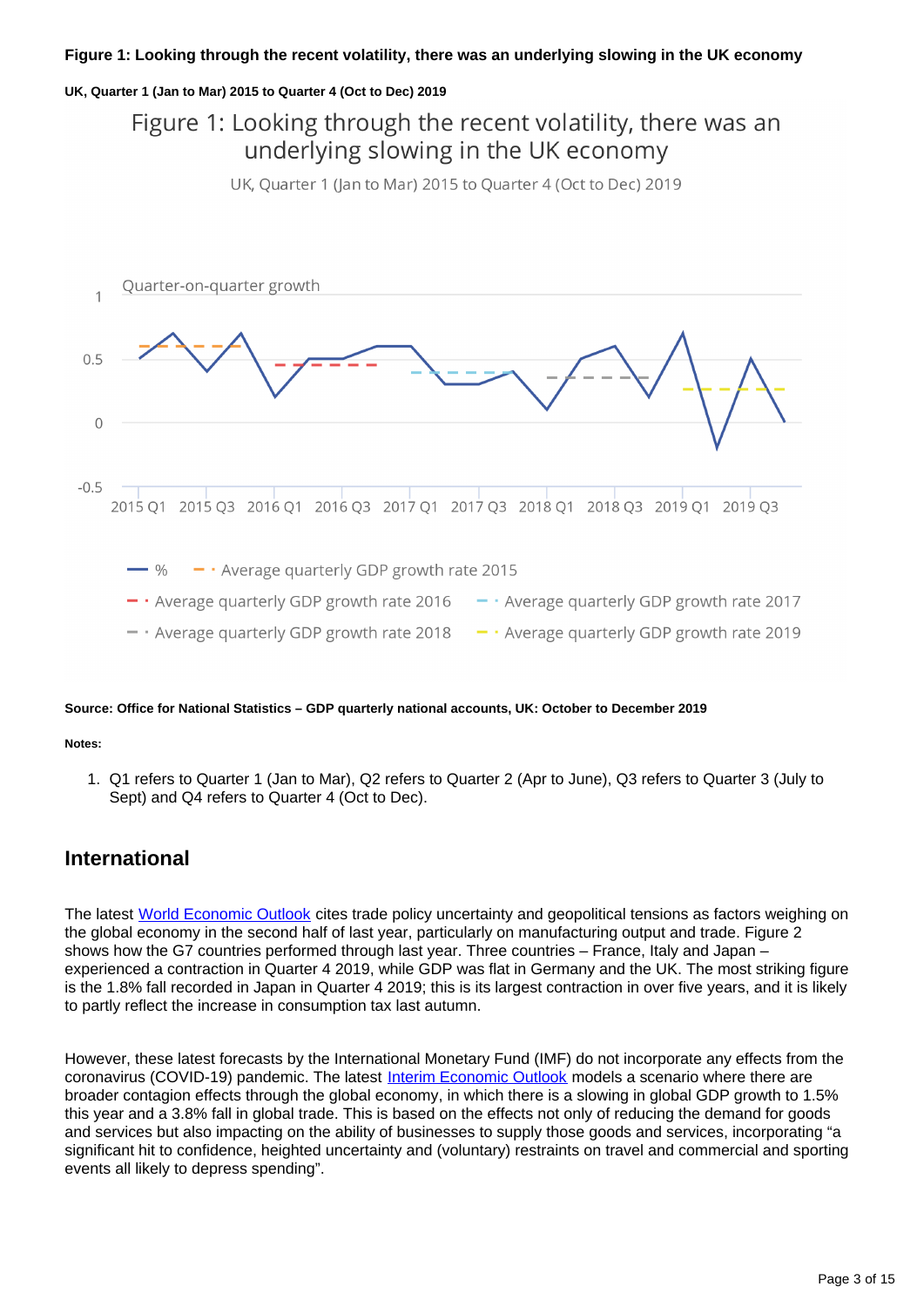The latest [independent forecasts](https://www.gov.uk/government/collections/data-forecasts) for the UK economy show that there is an expectation of a pronounced effect in Quarter 2 (Apr to June) 2020, with the new consensus for a quarterly fall in GDP of 0.3%. The latest **Flash** [Purchasing Managers' Index \(PMI\)](https://www.markiteconomics.com/Public/Home/PressRelease/0f164ac0128b429ea1c329104afd62c3) provides some further insight into the possible effects, highlighting that in March the "monthly decline in output across manufacturing and services exceeded that seen even at the height of the global financial crisis".

## **Figure 2: Three G7 countries experienced a contraction in GDP in Quarter 4 2019**

### **G7 countries, real GDP growth, 2019**

## Figure 2: Three G7 countries experienced a contraction in GDP in Ouarter 4 2019

G7 countries, real GDP growth, 2019



### **Source: Office for National Statistics, Organisation for Economic Co-operation and Development**

#### **Notes:**

- 1. Q1 refers to Quarter 1 (Jan to Mar), Q2 refers to Quarter 2 (Apr to June), Q3 refers to Quarter 3 (July to Sept) and Q4 refers to Quarter 4 (Oct to Dec).
- 2. All Organisation for Economic Co-operation and Development (OECD) figures correct as of 23 March 2020.

## **Output**

The recent volatility was most pronounced in the production industry, specifically in manufacturing (Figure 3). This was consistent with activity being brought forward ahead of the UK's original intended EU departure date, followed by a slowdown in activity that was exacerbated by partial car plant shutdowns in April 2019. Similar impacts were seen ahead of the second intended EU departure date in October 2019, although to a lesser extent. [The Bank of England Agents' summary of business conditions](https://www.bankofengland.co.uk/agents-summary/2019/2019-q4) noted how "stockbuilding activity ahead of the October Brexit deadline was lower than it was ahead of the March deadline".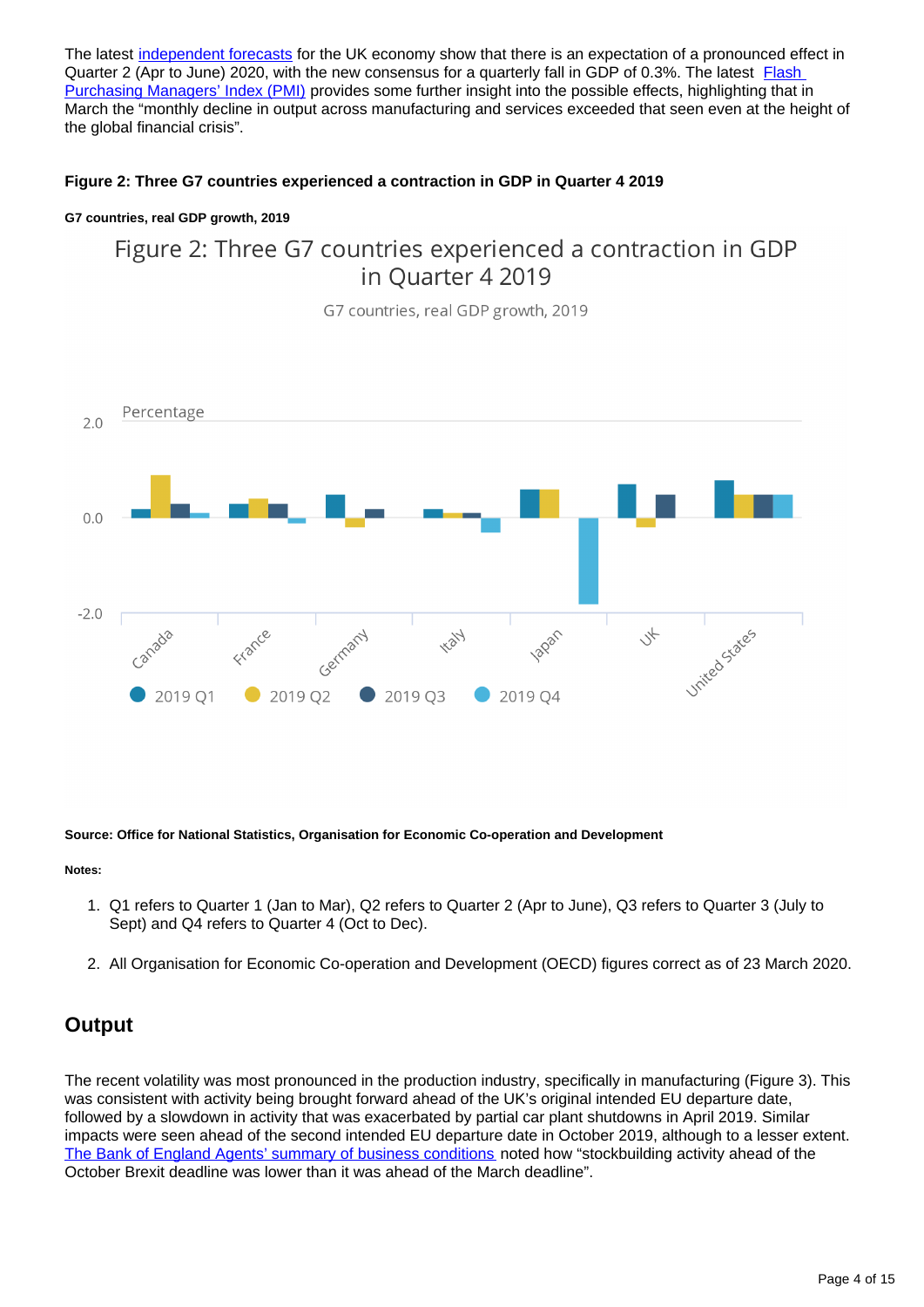Manufacturing output fell for the third consecutive quarter, contracting by 1.1% in Quarter 4 2019. Some of the underlying weakness is likely to reflect the weaker global economy, as trade tensions have weighed on manufacturing and trade in particular. More timely information has pointed to a pickup in manufacturing output, in part reflecting the reduced political uncertainty in the UK. However, the [UK Manufacturing PMI](https://www.markiteconomics.com/Public/Home/PressRelease/3d7196f32dad4d0fbb9cf21e88ee5bd2) cited evidence of supply chain disruptions in February 2020, as there were "sizeable raw material delivery delays, rising input costs and increased pressure on stocks of purchases".

The underlying slowing in the UK economy reflects the recent trend in the services industries. Services output increased by a subdued 0.2% in Quarter 4 2019, reflecting a broad-based slowing. The Bank of England Agents' [summary of business conditions](https://www.bankofengland.co.uk/agents-summary/2019/2019-q4) recorded a weakening in business services activity as political uncertainty weighed on activity. The latest [Services PMI](https://www.markiteconomics.com/Public/Home/PressRelease/0bb6d38cbd5d469da68dfc13ed14541e) cited a greater willingness to spend in early 2020, although there was evidence of "a negative impact on sales from the coronavirus outbreak, particularly to clients in overseas markets".

## **Figure 3: There was an underlying slowing in services output, while volatility throughout the year was particularly pronounced in the production industry**

## **UK, Quarter 1 (Jan to Mar) 2018 to Quarter 4 (Oct to Dec) 2019**

Figure 3: There was an underlying slowing in services output, while volatility throughout the year was particularly pronounced in the production industry



UK, Quarter 1 (Jan to Mar) 2018 to Quarter 4 (Oct to Dec) 2019

**Source: Office for National Statistics – GDP quarterly national accounts, UK: October to December 2019**

### **Notes:**

- 1. Q1 refers to Quarter 1 (Jan to Mar), Q2 refers to Quarter 2 (Apr to June), Q3 refers to Quarter 3 (July to Sept) and Q4 refers to Quarter 4 (Oct to Dec).
- 2. Chart shows contribution to real gross domestic product (GDP) quarter-on-quarter growth.
- 3. Components contributions may not sum to total because of rounding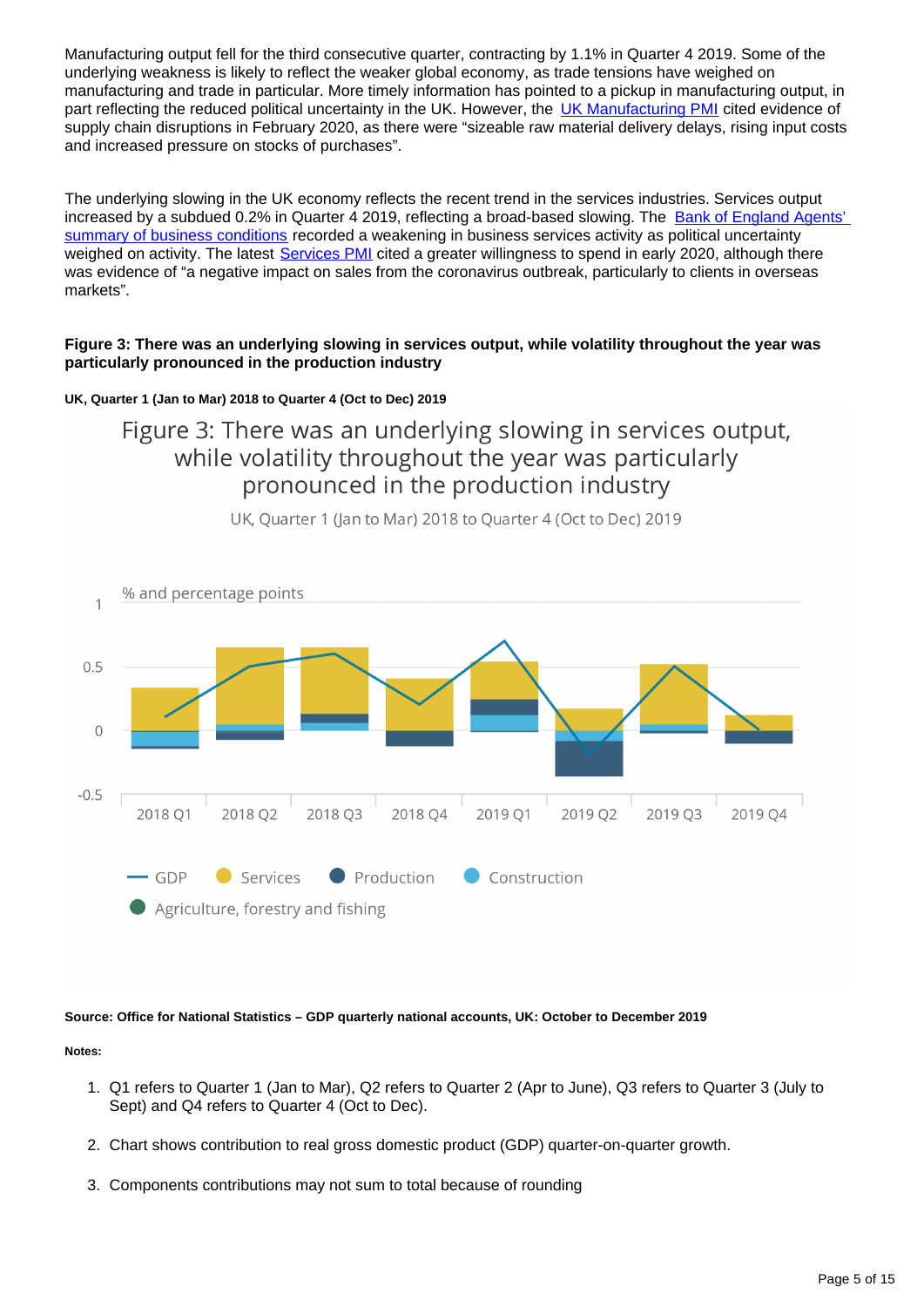## **Expenditure**

The loss of underlying momentum in the UK economy is largely explained by an easing in private consumption (Figure 4). This not only likely reflects the initial squeeze in purchasing power, following the increase in import inflation after the fall in the exchange rate, but also the heightened levels of uncertainty that may have led to an increase in precautionary saving. Given the ["option value of waiting",](https://www.bankofengland.co.uk/-/media/boe/files/speech/2019/investment-and-uncertainty-the-value-of-waiting-for-news-speech-by-ben-broadbent) uncertainty is also likely to have led to the postponement or cancellation of capital spending. Businesses have continued to hold back on investment of late, particularly at this point in the economic cycle where a pickup might have been expected.

These trends have been apparent towards the end of the year, as household consumption was flat in Quarter 4 2019 while business investment fell by 0.5%. There was a slight increase in the **[GfK Consumer Confidence](https://www.gfk.com/en-gb/insights/press-release/uk-consumer-confidence-improves-by-two-points-to-7-for-february-2020/)** figures in recent months, although any impact of the COVID-19 outbreak on consumer behaviour, confidence and spending patterns are not reflected so far. For instance, the latest [CBI Distributive Trades Survey](https://www.cbi.org.uk/media-centre/articles/stockpiling-props-up-retail-sales-in-march-but-volumes-expected-to-slide/) reports that "while households are stockpiling groceries in response to the spread of the coronavirus and the introduction of social distancing, they are putting off purchases of non-essential items" while retail sales volumes are expected to fall sharply in the year to April. The latest **[Decision Maker Panel](https://www.bankofengland.co.uk/decision-maker-panel/2020/february-2020) reports that the proportion of businesses that are** reporting "Brexit as one of their top three current sources of uncertainty remained broadly unchanged in February", following a fall since the UK general election. However, these uncertainties are now expected to take longer to be resolved, while any potential COVID-19 effects have not yet been reflected.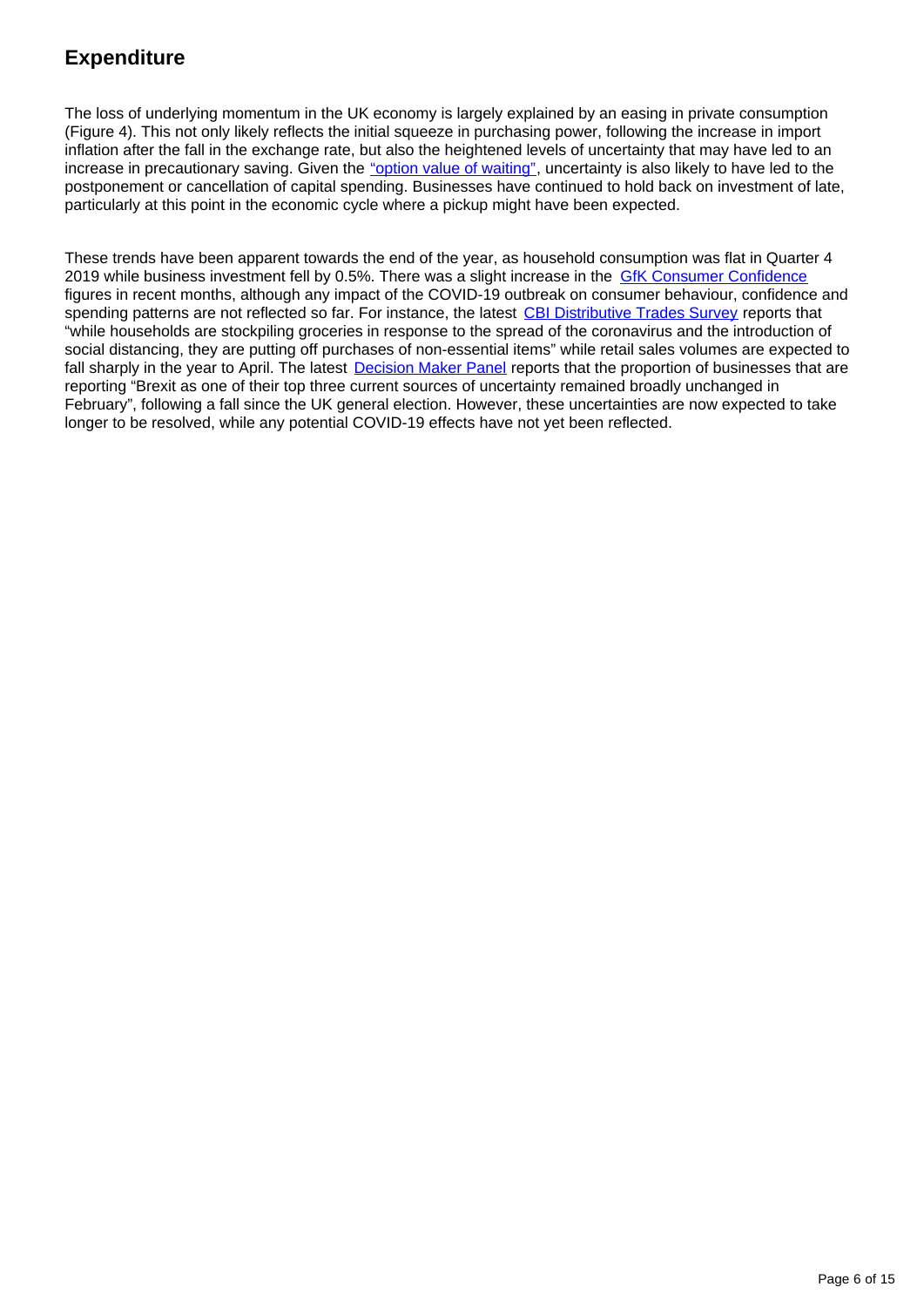### **UK, 2015 to 2019**



UK. 2015 to 2019



#### **Source: Office for National Statistics – GDP quarterly national accounts, UK: October to December 2019**

#### **Notes:**

- 1. Private consumption comprises of final consumption expenditure by households and non-profit institutions serving households.
- 2. Chart shows contribution to real GDP year-on-year growth.
- 3. Components contributions may not sum to total due to rounding. The statistical discrepancy is also not displayed.

Government consumption has contributed much of the increase in GDP in 2019. This was caused by central government spending in areas such as health, education and defence, in part reflecting the [Spending Round 2019](https://assets.publishing.service.gov.uk/government/uploads/system/uploads/attachment_data/file/829177/Spending_Round_2019_web.pdf) . Trade flows were particularly volatile through 2019, largely reflecting movements in non-monetary gold and stockpiling by UK and European businesses. The monthly figures imply that some activity was being brought forward in preparation for the UK's intended departure date from the EU on 31 October 2019, albeit less pronounced than earlier in the year. There was an increase of £2.4 billion  $^2$  in stocks being held by UK companies in Quarter 4 2019.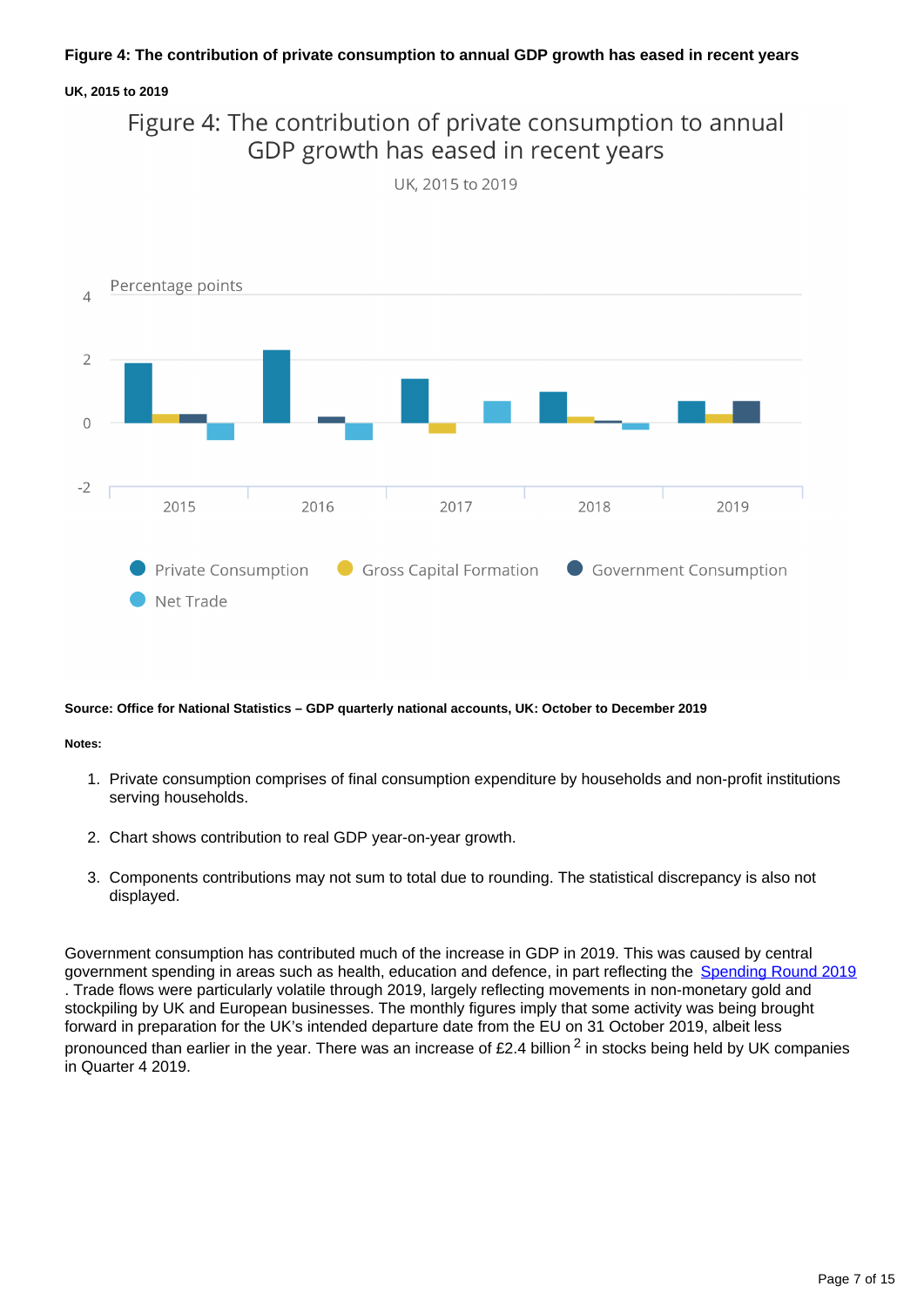## **Income**

Growth of nominal GDP slowed to 0.1% in Quarter 4 2019, which is the weakest figure since Quarter 2 2011. Compensation of employees (CoE) increased by 0.6% in Quarter 4 2019, caused by wages and salaries; this represents an easing from Quarter 3 (July to Sept) 2019. Gross operating surplus (GOS) of corporations fell by 1.3% in Quarter 4 2019, following an increase of 3.5% in Quarter 3 2019. The latest information on [profit warnings](https://www.ey.com/en_uk/transactions/profit-warnings) cites "political uncertainty, rising geopolitical tensions and a global economic slowdown", as warnings increased in 2019. Over a fifth of profit warnings cited domestic or geopolitical uncertainty in Quarter 4 2019.

## **Notes for: Gross domestic product**

- 1. The latest official estimates of monthly GDP do not reflect the revisions that have been incorporated as part of the latest quarterly national accounts released 31 March 2020. Fully consistent figures will be released 9 April 2020.
- 2. Alignment and balancing adjustments are typically applied to the inventories component to help balance the different approaches to GDP. These adjustments have been removed in this figure.

## <span id="page-7-0"></span>**3 . Sector and financial accounts**

The paths of sectoral income and expenditure determine whether households,  $1$  corporations, the government and the rest of the world are net lenders or borrowers. As total borrowing must be matched by total lending, these financial positions must sum to zero in any period.

Figure 5 shows that while the rest of the world was a net lender to the UK in Quarter 4 (Oct to Dec) 2019, it was at its lowest level since Quarter 2 (Apr to June) 2011. This reduction in the reliance on external financing was reflected by a sharp reduction in the net borrowing requirements for corporations, which were a net lender in Quarter 4 2019 of 0.3% of gross domestic product (GDP). This was the first time that corporations were a net lender since late 2012. The net lending of households stood at 0.4% of GDP, while the net borrowing of the government was 2.0% of GDP in Quarter 4 2019.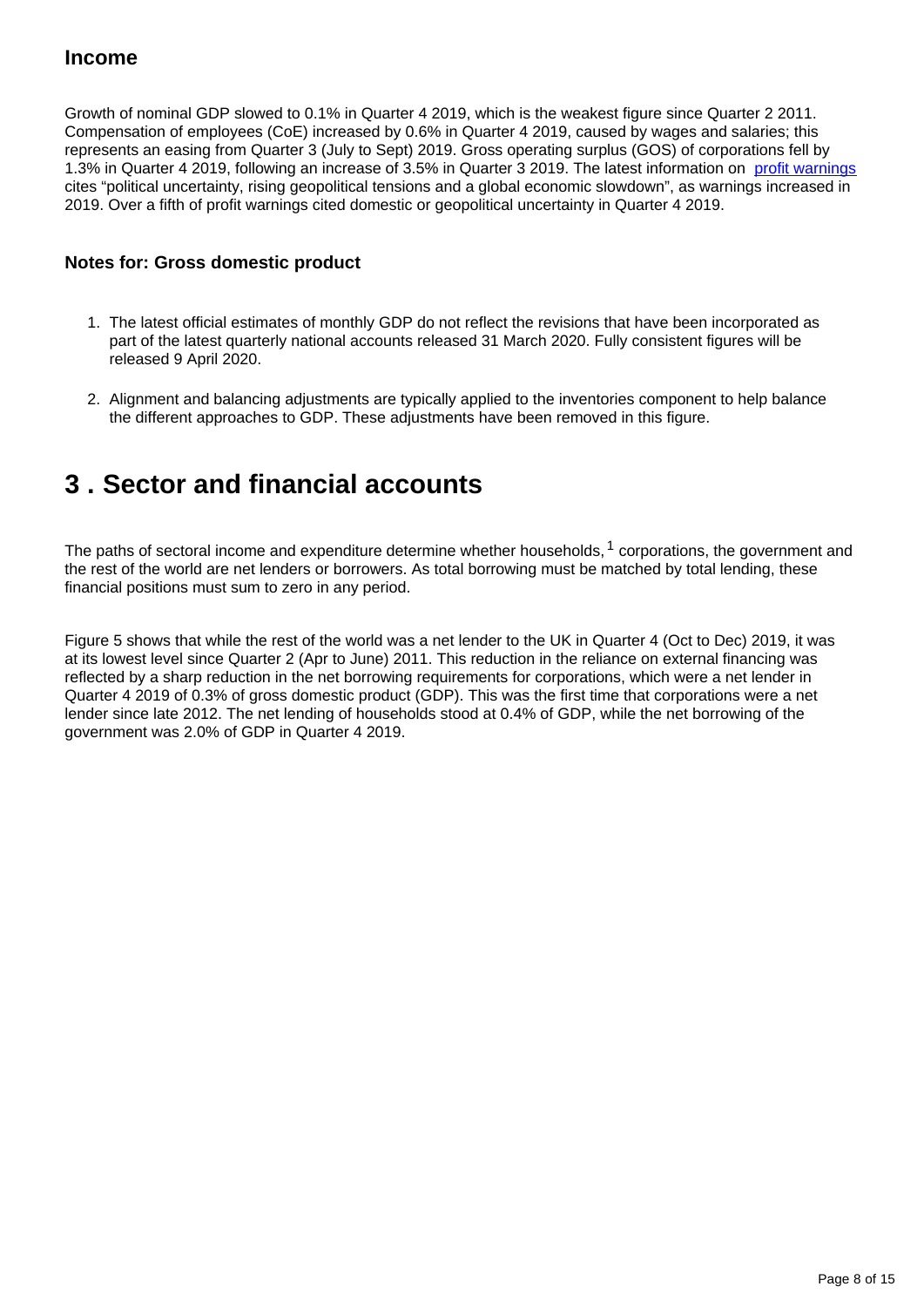### **Figure 5: There was a sharp reduction in net borrowing by corporations in Quarter 4 2019, while the UK's reliance on external financing was at its lowest since 2011**

### **UK, Quarter 1 (Jan to Mar) 2010 and Quarter 4 (Oct to Dec) 2019**

Figure 5: There was a sharp reduction in net borrowing by corporations in Quarter 4 2019, while the UK's reliance on external financing was at its lowest since 2011



UK, Quarter 1 (Jan to Mar) 2010 and Quarter 4 (Oct to Dec) 2019

## **Source: Office for National Statistics – Quarterly sector accounts, UK: October to December 2019**

#### **Notes:**

1. Q1 refers to Quarter 1 (Jan to Mar), Q2 refers to Quarter 2 (April to June), Q3 refers to Quarter 3 (July to Sept) and Q4 refers to Quarter 4 (Oct to Dec).

Corporations were a net lender of 0.3% of GDP in Quarter 4 2019, having been a net borrower of 1.9% of GDP in Quarter 3 (July to Sept) 2019. This large movement reflected the improved financial position of financial corporations, as there was a large fall in gross capital formation in Quarter 4 2019. This was largely caused by volatile movements in non-monetary gold between the UK and the rest of the world in Quarter 4 2019. Financial flows are typically volatile, which was the case in Quarter 4 2019. The improved financial position reflected a large increase in the issuance of equity and investment fund shares and in currency and deposits by financial corporations, partially offset by reductions in the holdings of loans and debt securities.

There was a slight increase in the net borrowing of private non-financial corporations (PNFCs), which stood at 0.4% of GDP in Quarter 4 2019. This reflected a fall in gross operating surplus (GOS), partially offset by a fall in gross capital formation. This reflected the large exports flows of non-monetary gold, while the heightened levels of uncertainty through last year also weighed on capital spending by PNFCs. This was financed by a reduction in the holdings of finance in the other accounts and in the holdings of loans, partially offset by an increase held as currency and deposits.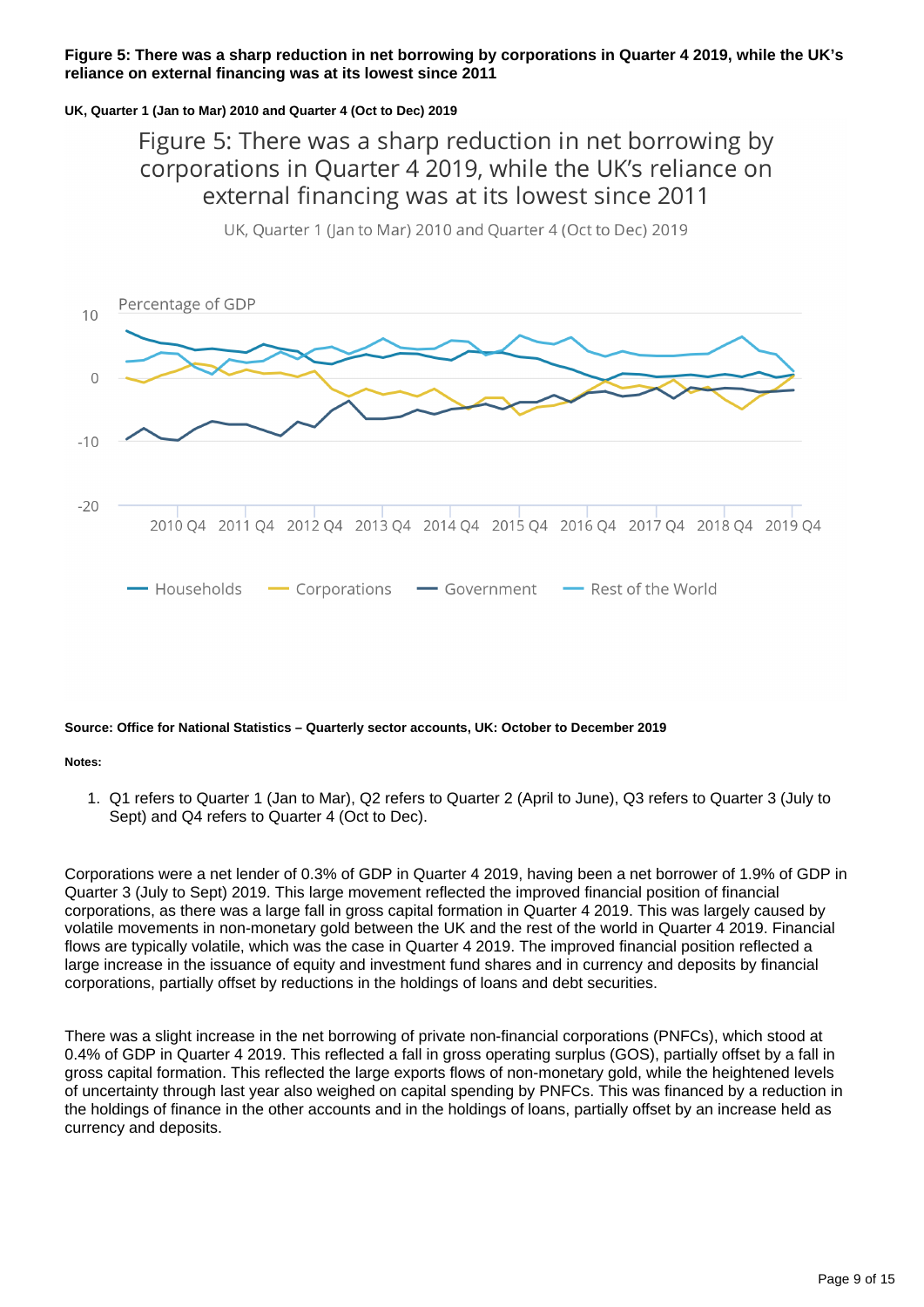There was a slight increase in the net lending by households, which was 0.4% of GDP in Quarter 4 2019. This primarily reflected a fall in taxes on income and wealth and a rise in compensation of employees (CoE) and social contributions. This also helps explain the rise in the saving ratio to 6.2% in Quarter 4 2019. While the saving ratio was still relatively low by historical standards, it picked up a little. [Recent analysis](https://www.bankofengland.co.uk/-/media/boe/files/speech/2019/an-end-of-year-retrospective-on-the-uk-outlook-and-monetary-policy-speech-by-jonathan-haskel.pdf?la=en&hash=5E0C72BA4C6F52F7BE6F6C933203683E3A614EF4) has "some of the saving rate increase to be due to precautionary motives" in response to increased levels of uncertainty. The corresponding financial flows can be volatile, but households primarily financed the higher levels of net lending in Quarter 4 2019 by increasing the amount of finance held in other accounts and currency and deposits placed with financial institutions.

General government was a net borrower in Quarter 3 2019 of 2.4% of GDP. The latest figures show that public sector net borrowing (PSNB) in the financial year-to-date (April 2019 to February 2020) was £44.0 billion; this was £4.2 billion higher than the same period a year ago. Public sector net debt (PSND) stood at 79.1% of GDP at the end of February 2020, lower than the 80.2% a year earlier.

In the latest [Economic and fiscal outlook,](https://cdn.obr.uk/EFO_March-2020_Accessible.pdf) PSNB is forecast to be £47.4bn this financial year. However, the Office [for Budget Responsibility \(OBR\)](https://obr.uk/docs/Mar-2020-PSF-Commentary.pdf) has subsequently explained that these forecasts are "unlikely to be particularly informative about the full-year picture". This reflects that the impact of the coronavirus (COVID-19) on the UK economy appeared to be modest at the time of the forecast. However, it is expected that the recent policies undertaken by the government and the Bank of England will increase public sector borrowing and debt, while any disruption to economic activity will also have an adverse impact. As such, according to the [OBR,](https://obr.uk/docs/Mar-2020-PSF-Commentary.pdf) it remains uncertain "how big an impact [this] will have in what is now the final month of this financial year".

## **Notes for: Sector and financial accounts**

1. Households includes non-profit institutions serving households (NPISH).

## <span id="page-9-0"></span>**4 . Balance of payments**

The UK current account deficit captures the extent to which it is borrowing from the rest of the world. Historically, overseas investors have been net lenders to the UK, and this external financing has widened to levels that are high by historical and international standards in recent years. This had raised concerns around whether this was sustainable, which had become heightened by the uncertainty over the future of the UK's trading arrangements, particularly if there is a fall in the confidence of foreign investors and/or there is a shift in the global risk environment.

Figure 6 shows that there was a marked narrowing in the current account deficit over the last year. In Quarter 4 (Oct to Dec) 2019, it stood at 1.0% of gross domestic product (GDP) – the narrowest it has been since Quarter 2 (Apr to June) 2011 – reflecting an improvement in the UK's trade performance. That said, some of this improvement reflected trade in non-monetary gold, which can be particularly volatile. Trade flows were also impacted by the effects of stockpiling by businesses that took place in 2019, in anticipation of the UK's proposed exit dates from the EU at the end of March and October 2019.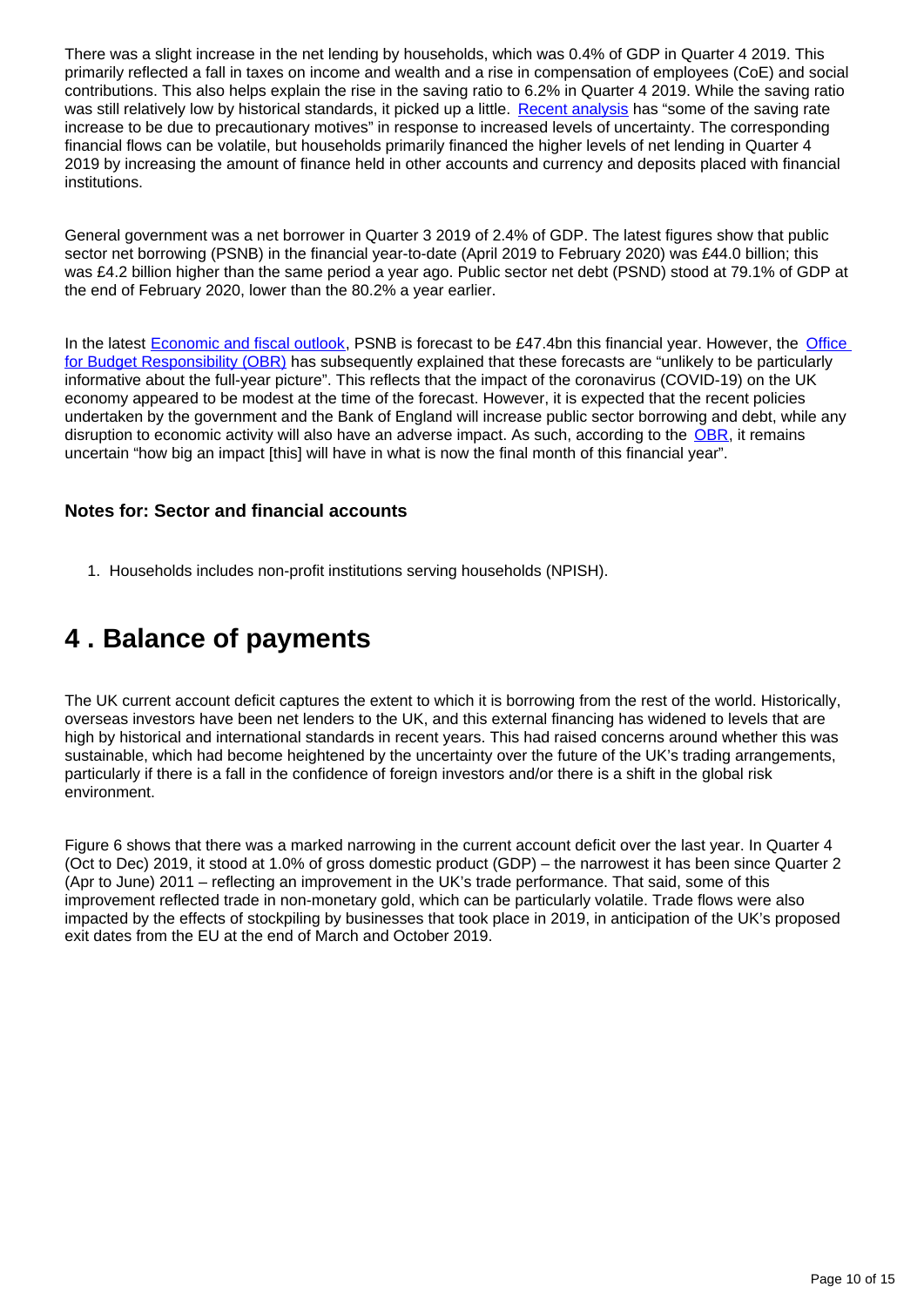### **Figure 6: The current account deficit was at its narrowest since early 2011 in Quarter 4 2019**

### **UK, Quarter 1 (Jan to Mar) 2010 and Quarter 4 (Oct to Dec) 2019**

## Figure 6: The current account deficit was at its narrowest since early 2011 in Quarter 4 2019

UK, Quarter 1 (Jan to Mar) 2010 and Quarter 4 (Oct to Dec) 2019



#### **Source: Office for National Statistics – Balance of payments, UK: October to December 2019**

#### **Notes:**

1. Q1 refers to Quarter 1 (Jan to Mar), Q2 refers to Quarter 2 (April to June), Q3 refers to Quarter 3 (July to Sept) and Q4 refers to Quarter 4 (Oct to Dec).

A current account deficit must be financed by net financial inflows. This can be achieved by increasing external liabilities to the rest of the world and/or disinvesting in previously owned external assets. In recent years, the overall financing position has reflected an increase in the accumulation of financial liabilities to finance the net borrowing from the rest of the world. The latest [Financial Stability Report](https://www.bankofengland.co.uk/-/media/boe/files/financial-stability-report/2019/december-2019.pdf?la=en&hash=4A650CF0FB871B5094C614C99689D9AD930CAA01) highlights that this reliance on net foreign capital inflows leaves "the UK vulnerable to a reduction in international investor appetite for UK assets, which could lead to a tightening in credit conditions for UK households and businesses". That said, in 2019 the UK financed its net borrowing by disinvesting in its external assets.

There were large swings in the financial flows between the UK and the rest of the world of late, reflecting the volatile nature of financial flows into and out of the UK. It is possible that these financial flows were also impacted by a shift in the appetite of foreign investors, given the earlier deadlines for the UK's withdrawal from the EU.

In Quarter 4 2019, the UK reduced its liabilities to the rest of the world, primarily in other investment. This tends to be the most mobile form of capital, comprising mainly of loans and deposits. This was more than offset by the UK reducing its external assets in Quarter 4 2019 to help finance its net borrowing position, particularly other investment. Movements in these capital flows were particularly pronounced of late, and the Bank of England highlights that the relatively large share of other investment in the UK's net inflows could leave the UK more [vulnerable to a shift in investor confidence](https://www.bankofengland.co.uk/-/media/boe/files/financial-stability-report/2019/december-2019.pdf?la=en&hash=4A650CF0FB871B5094C614C99689D9AD930CAA01).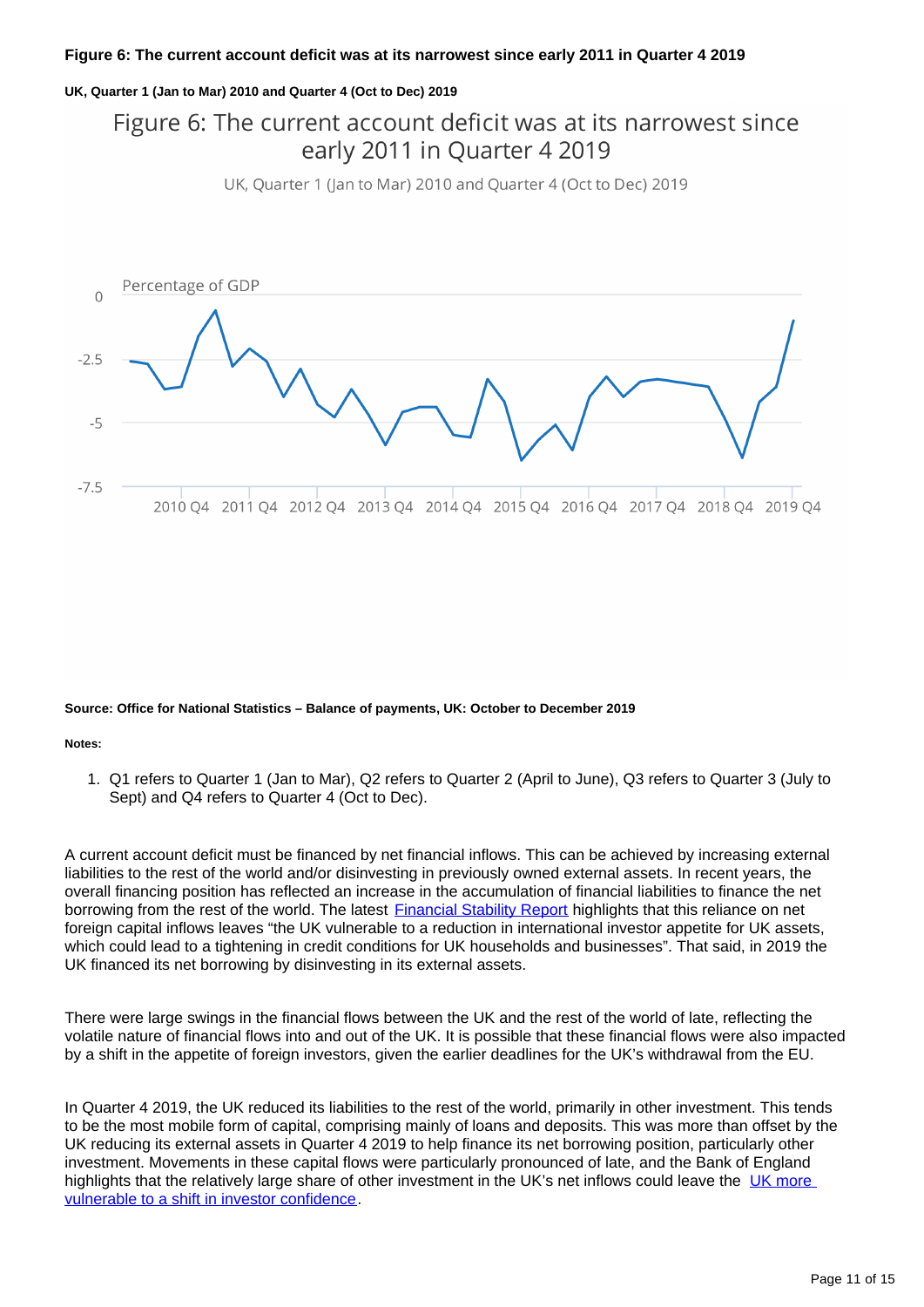## <span id="page-11-0"></span>**5 . Labour market**

The latest headline figures for the three months to January 2020 show a labour market that remains tight. However, given that there were only two reported cases of the coronavirus (COVID-19) in the UK by the end of January, any adverse impacts on the UK labour market from the global pandemic are not expected to have been picked up in the figures so far.

Employment growth had slowed through 2019, likely reflecting the underlying loss in momentum in the domestic and global economy as well as the lower levels of spare capacity in the labour market. That said, those in employment rose by 184,000 in Quarter 4 (Oct to Dec) 2019, as the employment rate increased to a joint record high 76.5%, caused by a record quarterly increase in full-time employment. The unemployment rate stood at 3.9% in the three-month period, which remains low by historical standards. This is now slightly below the latest estimates of the natural rate of unemployment by the [Office for Budget Responsibility \(OBR\) a](https://cdn.obr.uk/EFO_March-2020_Accessible.pdf)nd the Bank of [England.](https://www.bankofengland.co.uk/-/media/boe/files/monetary-policy-report/2020/january/monetary-policy-report-january-2020.pdf)

Given that employers compete over a smaller pool of available resource in a tight labour market, it would be expected that higher wages are offered in a tight labour market in order to recruit and retain employees with the necessary skills. While there was a pickup in the underlying trend for nominal wage growth, there was a slowing over the previous six months (Figure 7). Regular nominal pay increased by 3.1% in the year to three months to January 2020. However, the latest views of the [National Institute of Economic and Social Research](https://www.niesr.ac.uk/sites/default/files/publications/NIESR%20Wage%20Tracker%20March%202020%20Full%20Document_0.pdf) show a weaker outlook for wage growth this year, reflecting "the impact of the coronavirus outbreak in the United Kingdom and in many other countries around the world".

## **Figure 7: There was a slight easing in nominal pay growth in recent months**

### **UK, January 2007 to January 2020**



UK, lanuary 2007 to lanuary 2020



**Source: Office for National Statistics – Labour market overview, UK: March 2020**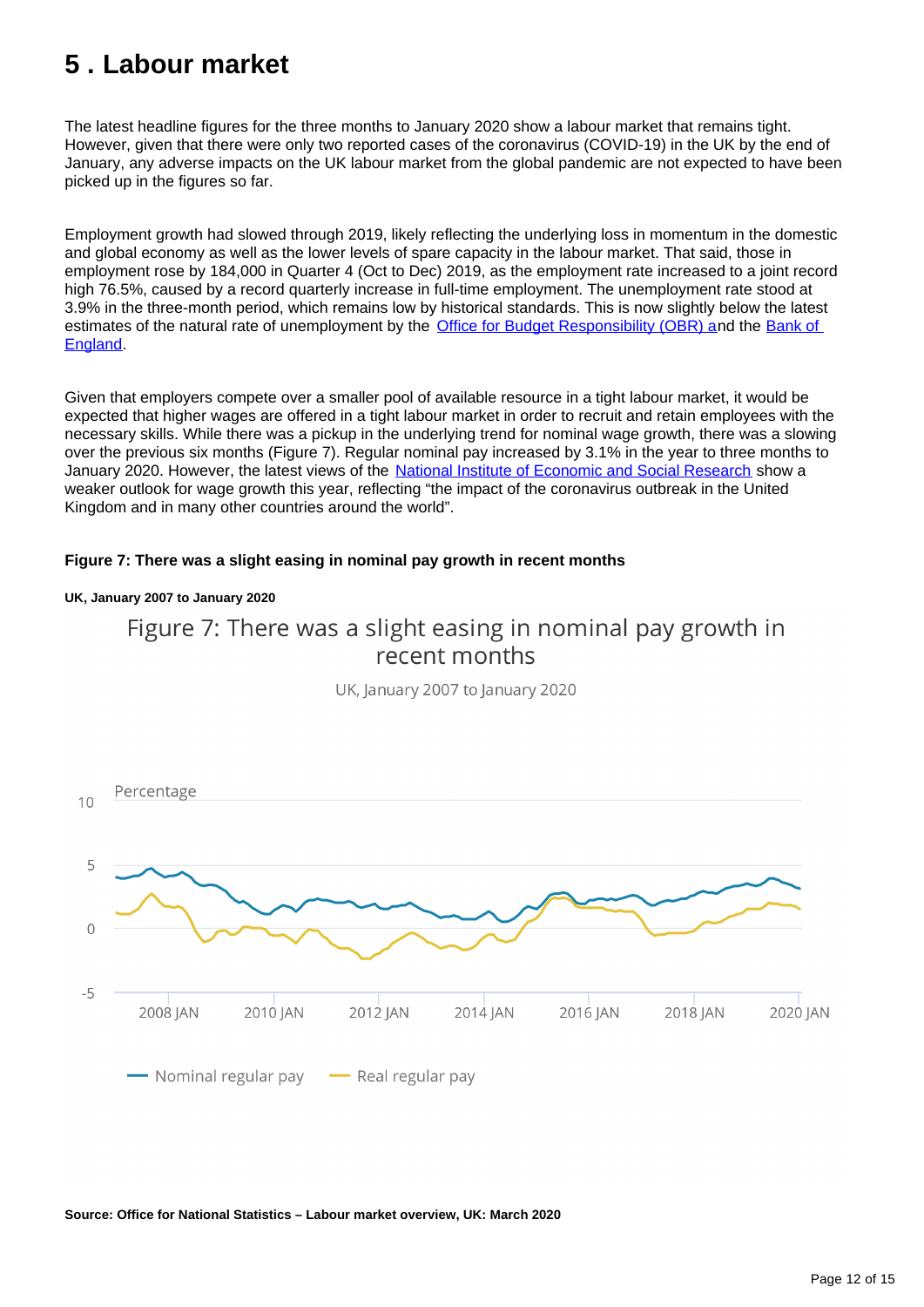Vacancies provide an alternative measure of the difficulty with which employers would be able to fill jobs. If there are relatively few unemployed people to the number of vacancies available, it would imply a tight labour market. The unemployment-to-vacancies ratio remained low by historical standards, although the number of vacancies had continued to ease through the year. Despite rising in the three months to February 2020, the number of vacancies (817,000) was 3.6% lower than a year earlier. This might indicate that there was an easing in the demand for labour in response to higher levels of domestic and global uncertainty.

Permanent placement fell through much of last year, in part reflecting the heightened levels of uncertainty. However, the latest [report on jobs](https://www.rec.uk.com/news-and-policy/press-releases/permanent-staff-appointments-drop-again-amid-election-and-brexit-uncertainty) by [The Recruitment and Employment Confederation \(REC\)](https://www.rec.uk.com/news-and-policy/press-releases/permanent-placements-rise-at-quickest-rate-for-14-months-as-demand-for-staff-improves) found that permanent placements increased for the third consecutive month in February and at their fastest pace in over a year. This was attributed to "sustained improvement in market confidence following last year's General Election", with this increase in competition for labour leading to a rise in the starting pay for permanent staff. It also found that the candidate supply fell, albeit at its weakest rate since mid-2013. The REC cited that "improved confidence among workers and upcoming changes to IR35 legislation" may have explained the slower decline in labour supply.

## <span id="page-12-0"></span>**6 . Prices**

After a pickup in January, there was a slight easing in the Consumer Prices Index including owner occupiers' [housing costs \(CPIH\)](https://www.ons.gov.uk/economy/inflationandpriceindices/bulletins/consumerpriceinflation/february2020) 12-month inflation rate in February to 1.7% (Figure 8). The contributions to change in the CPIH inflation rate were relatively small in this period, including downward price pressures from housing and household services and alcohol and tobacco. Analysis by the [National Institute of Economic and Social Research](https://www.niesr.ac.uk/sites/default/files/publications/CPI0320.pdf) found that its estimate of underlying inflation remained unchanged at 0.9% in February, consistent with its forecast of "headline CPI inflation rising to 2.1 per cent in the 12 months to February 2021".

CPIH inflation has slowed in the latter half of the last year, mainly reflecting a lower contribution from electricity, gas and other fuels in response to the lowering of the price cap for some domestic gas and electricity customers by the Office of Gas and Electricity Markets (Ofgem) for the six-month period in effect from October 2019. However, its contribution increased again in January 2020 as the price reductions in January 2019 unwound. Any effects of the coronavirus (COVID-19) outbreak on the demand and supply of goods and services are not expected to have been picked up in these figures so far.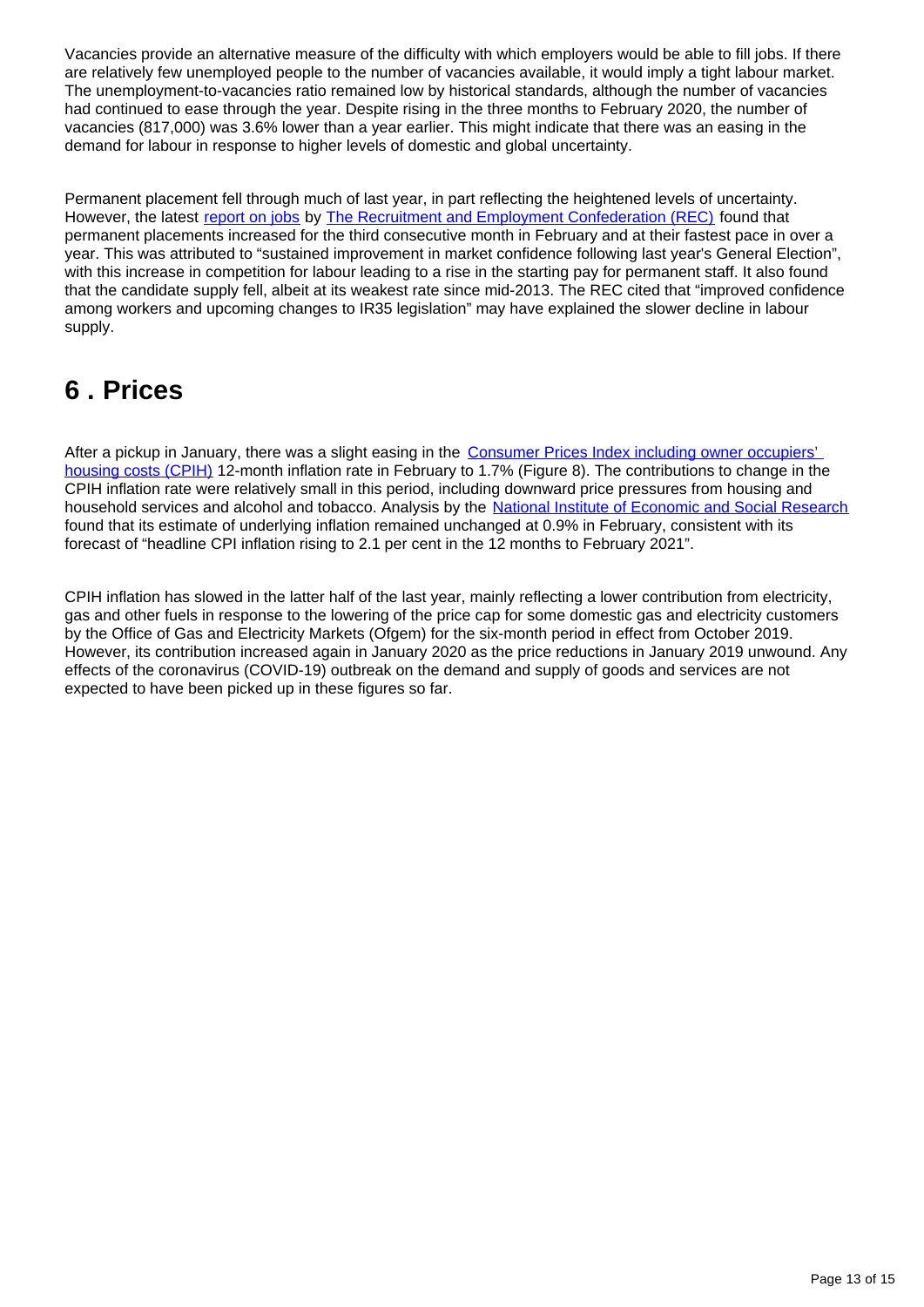**UK, Annual CPIH Inflation, January 2008 to February 2020**

## Figure 8: There was a slight easing in CPIH inflation in February to 1 7%





### **Source: Office for National Statistics - Consumer Price Inflation, UK: February 2020**

There was a marked increase in annual CPIH goods inflation through late 2016 and 2017. This reflected the increase in the British pound value of imported final and intermediate goods following the fall in the exchange rate around the EU referendum in 2016. Having peaked at 3.4% in December 2017, the 12-month CPIH rate of goods inflation has since fallen back, reaching 0.4% in October 2019. It has picked up in subsequent months, standing at 1.0% in February. CPIH services price inflation is more of a proxy for domestic cost pressures, which fell from 2.8% in April 2017 to 2.2% in December 2017 and has remained around that level through to February 2020.

The overall inflation rate for those with an import content of at least 40% continues to be relatively muted compared with that experienced through 2017 and 2018, but it has increased a little in recent months. The contribution of those components that have a low import content of 0% to 10% does not appear to show a pickup in domestically generated inflation of late.

## <span id="page-13-0"></span>**7 . Conclusions**

Movements in UK gross domestic product (GDP) were particularly volatile throughout 2019, in part reflecting changes in the timing of activity related to the UK's original planned exit dates from the EU. However, looking through this volatility, the underlying picture is one in which there was a slowing in the UK economy, with UK GDP flat in Quarter 4 (Oct to Dec) 2019. Domestic and global uncertainties are likely explanations for the loss in momentum.